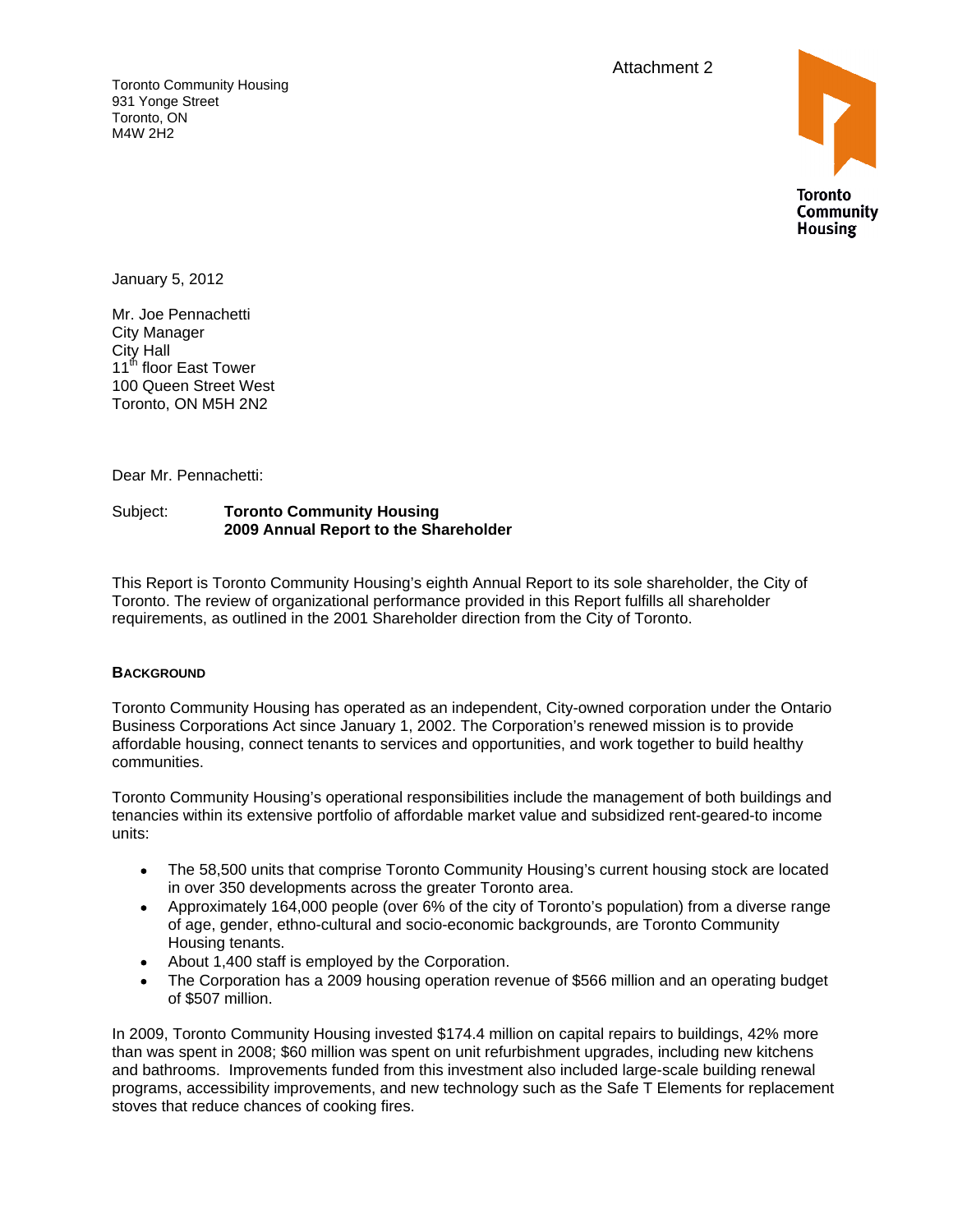Tenant rent, commercial rent and other generated revenues comprised over 52 per cent of Toronto Community Housing's operating budget. Toronto Community Housing derived its remaining 48 per cent

of revenue from City of Toronto operating subsidies.<br>Corporate governance within Toronto Community Housing is led by the organization's thirteen member Board of Directors who are appointed by the City. The Board is comprised of 3 City Councillors, 9 citizens, two of which must be Toronto Community Housing tenants, and a representative of the Mayor. The Board of Directors oversees and is accountable for policy, operational and financial management of the Corporation and sets policy and business direction.

As part of its commitment to advising the Shareholder of organizational performance and strategic direction, Toronto Community Housing provides the City of Toronto, on an annual basis, its Community Management Plan. The plan is a three-year rolling plan that is updated each year. The plan, submitted to the shareholder under a separate cover, is a strategic business plan detailing the initiatives that Toronto Community Housing will undertake over the three-year period.

This Annual Report responds to all Shareholder requirements as put forth in the Shareholder Direction. Specifically, the Report highlights significant achievements that Toronto Community Housing, in cooperation with its stakeholders and community partners, accomplished in 2009. The Report also provides specific information, as requested in the Shareholder Direction.

#### **THE SHAREHOLDER DIRECTION**

The Shareholder Direction defines the corporate relationship between Toronto Community Housing and the City of Toronto, including principles of governance and accountability. Included in the Direction are the Shareholder's objectives for Toronto Community Housing, principles of operation, funding arrangements and reporting requirements.

The Shareholder Direction defines the operating accountabilities of Toronto Community Housing to include:

- employment of its own staff;
- responsibility for the management of its housing portfolio;  $\bullet$
- responsibility for all policy and operational decision making; and
- accountability for organizational decision making through submission, to City Council, of an annual update to the organization's three-year business plan (the Community Management Plan), and through submission of an Annual Report.

Toronto Community Housing has worked over the years, to not only fulfill these accountabilities, but, in cooperation with its community partners, it has invested in extensive community and organizational development in response to both Shareholder and stakeholder identified needs.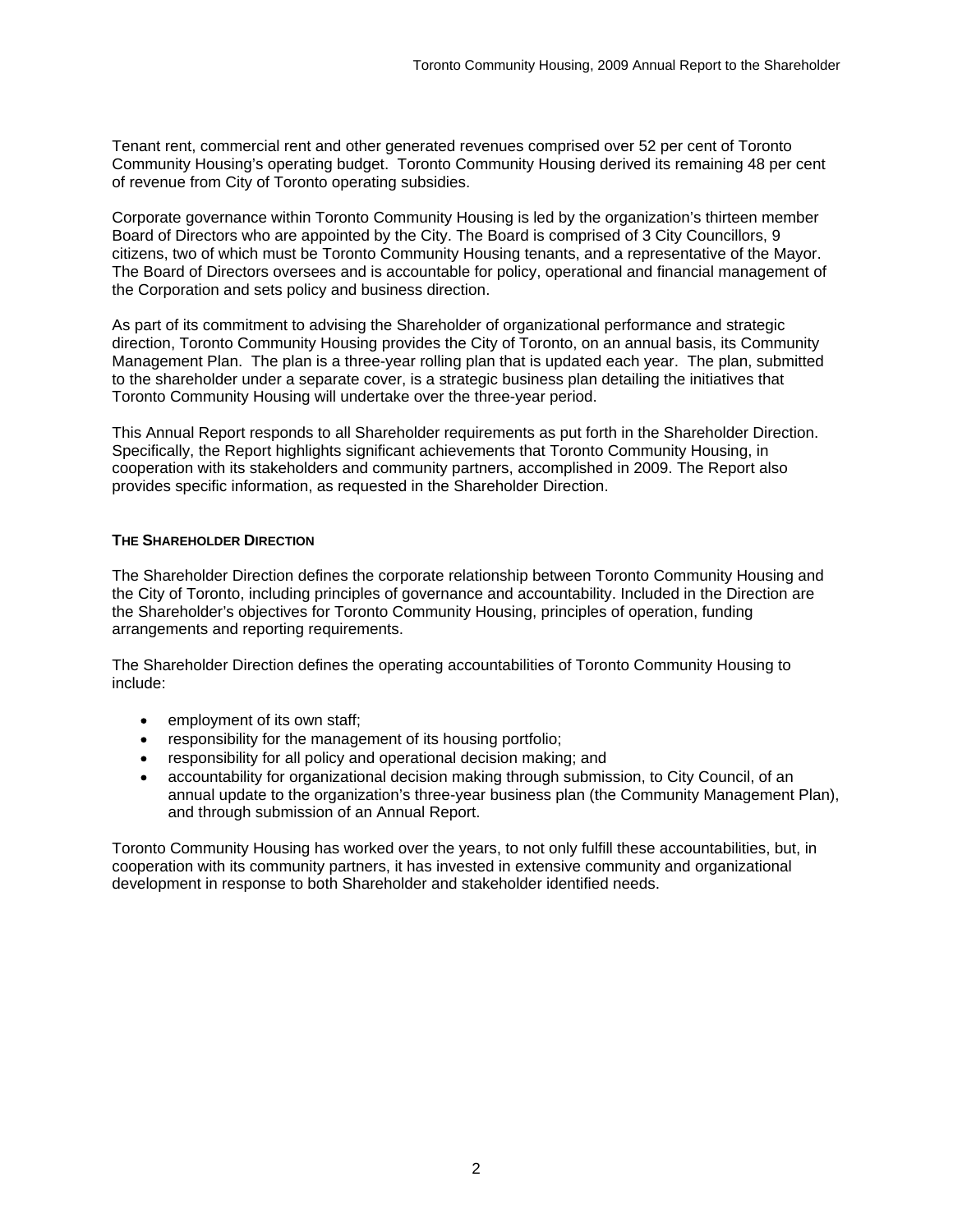# **ANNUAL REPORT**

The Shareholder Direction has directed Annual Reporting requirements to include:

- explanations and account of variances between actual operational and budgeted amounts;
- variances that may financially impact the Shareholder;  $\bullet$
- information that is likely to materially affect tenant views of Toronto Community Housing;  $\bullet$
- major findings of internal or other audits;
- information regarding organizational performance that the Shareholder may use to determine that the Shareholder Direction has been respected; and
- number of evictions per year, including costs and rationale.  $\bullet$

Additionally the Annual Report offers Toronto Community Housing the opportunity to showcase some of its more significant annual achievements in relation to its strategic objectives, as stated in the Community Management Plan. The Annual Report is also accompanied by audited financial statements.

### **Toronto Community Housing – 2009 Highlights**

In 2009, Toronto Community Housing continued to address many of the key issues it has faced since its inception as a Corporation in 2002. These issues include:

- the strategic and financial challenges associated with improving the social and economic well being of a large, diverse, and often marginalized tenant population; as well as
- the \$612-million dollar capital shortfall which has affected Toronto Community Housing's ability to repair its aging housing stock.

Despite lower cash flow from operations for capital repairs in 2009, the federal/provincial Social Housing Renovation and Retrofit Program (SHRRP) and stimulus funding as a result of capital grants from the City resulted in capital investments of \$174.4 million, representing an all-time high investment. Unfortunately, this funding is limited and will end in 2011, meaning the funding gap will continue to grow unless new sources of funding are found.

This year was marked by a range of significant accomplishments and achievements which enabled the Corporation to make great progress within its focus areas. As part of the strategic plan for 2010-2012, Toronto Community Housing's focus areas have been narrowed from five to three. Accomplishments from 2009 will be reported using the three new focus areas to ensure alignment with the future strategic direction. As part of the strategic planning review, the performance measurement system is being re aligned and re-formulated. Therefore, performance measures and indicators for the year are being highlighted in simple table formats below. The 2010 Annual Report will reflect the launch of the new performance scorecard in 2010.

# **STRENGTHENING PEOPLE**

#### **Previous CMP priority: Investing in Communities and Tenants**

### **Progress Highlights**

- Formed new senior tenant councils to give seniors an increased voice in decisions.
- Standardized communication protocols for seniors, including 14-point font and recognizable header for all seniors' communications.
- Completed research partnership with Ryerson to study the aging at home model for Toronto Community Housing senior buildings.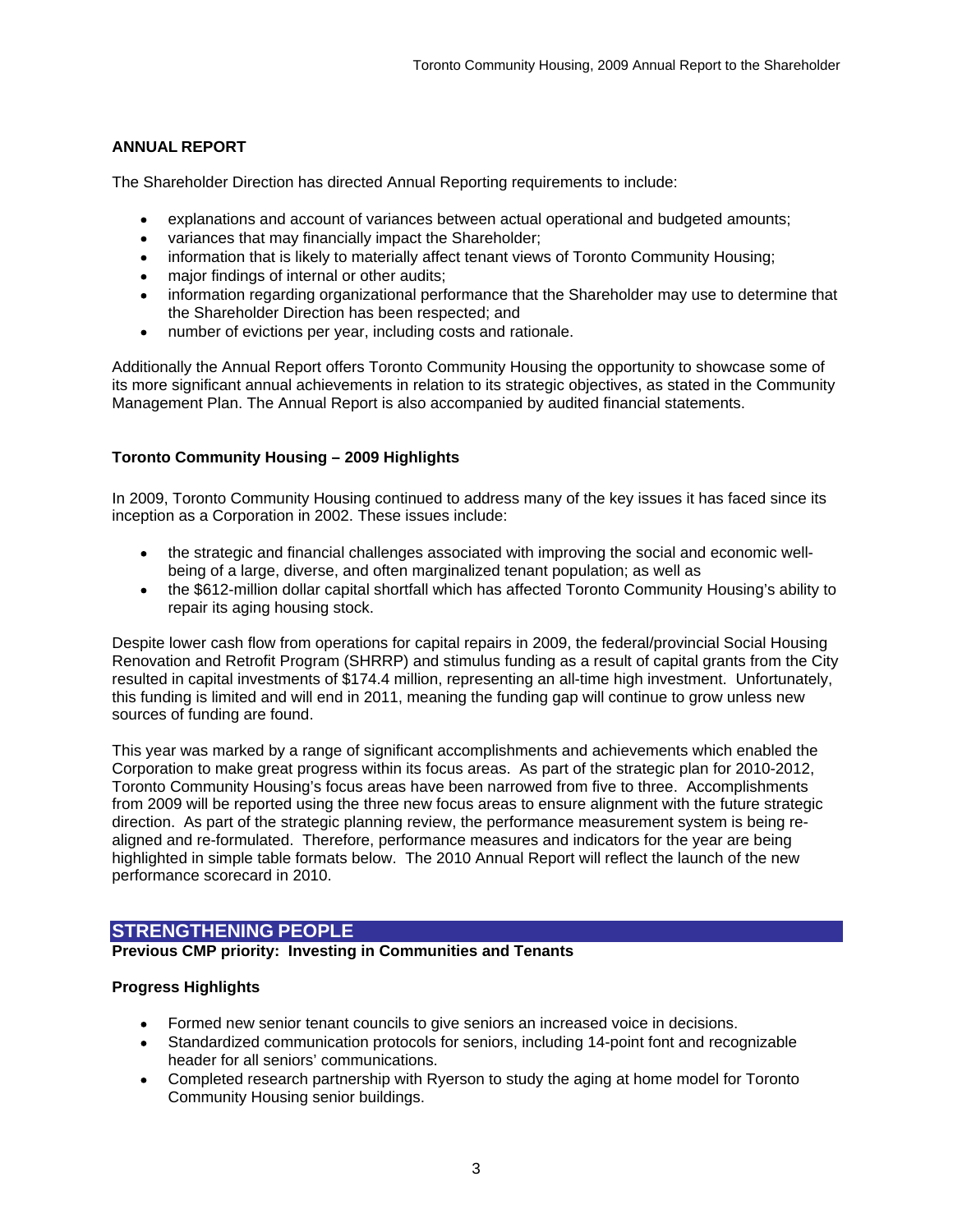- Negotiated a new building cleaner apprenticeship program for tenants with CUPE Local 416.  $\bullet$
- Implemented a new Tenant Engagement System.
- Formed a Youth Engagement Reference Committee to outline the parameters for the 2010 Youth  $\bullet$ Tenant Representative elections.
- Identified tenant issue-based groups: food action, poverty reduction, social justice, and civic  $\bullet$ engagement. We have a state of the state of the state of the state of the state of the state of the state of the state of the state of the state of the state of the state of the state of the state of the state of the state
- Developed a Community Animation Model for green plan initiatives.  $\bullet$

#### **Performance Indicator Highlights**

| 14,500 tenants cast their votes in 189 polls across the Toronto Community Housing portfolio,  |
|-----------------------------------------------------------------------------------------------|
| representing 31% of eligible voters.                                                          |
| 416   Tenant Representatives received a new three-year mandate; 244 tenant representatives    |
| were elected and 131 positions were filled by acclamation.                                    |
| Youth Representatives in nine Operating Units.                                                |
| youth recruited for the new Youth Ambassadors network.                                        |
| \$1.1 $m$   in Social Investment Funds allocated towards 47 projects.                         |
| youth engaged in the west end in a pilot program for sustainable livelihoods.                 |
| internship opportunities created through the Youth Internship program; interns were placed in |
| positions of law clerks, make-up artists, and library assistants.                             |
| 211 $\parallel$ tenants hired by contractors as a result of the tenant employment programs.   |
| tenants graduated from the 2009 CHOICE pre-apprenticeship carpentry program.                  |
|                                                                                               |

### **Spotlight: Eviction Statistics**

Maintaining tenancies wherever possible is part of Toronto Community Housing's commitment to providing housing for low and moderate income households. Toronto Community Housing's Eviction Prevention Policy ensures that tenants with arrears and facing eviction are given every opportunity to retain their tenancy. In addition, Toronto Community Housing has a practice of reaching out to tenants in arrears through early intervention and offering individual payment plans that help tenants stay housed. We also re-house tenants if they pay amounts owed directly after eviction. In 2009, there were 15 households evicted for non-payment of rent that were re-housed immediately after eviction.

| 2009      | 2008  |                                                                                  |
|-----------|-------|----------------------------------------------------------------------------------|
| 415       |       | evictions related to arrears.                                                    |
|           | 1 Q I | households evicted for breach of lease.                                          |
| \$617,731 |       | total arrears for households involved in eviction for rental arrears.            |
|           |       |                                                                                  |
| \$485     | 74 I  | I estimated direct cost of evictions per household (direct costs of tribunal and |
|           |       | sheriff fees).                                                                   |

# **STRENGTHENING PLACES**

**Previous CMP priorities: Maintaining and Sustaining Assets & Quality Housing Services** 

#### **Progress Highlights**

Moved the Board-approved Housing Works strategy into its first full year of implementation, setting the stage for long-term priority based capital repair programs.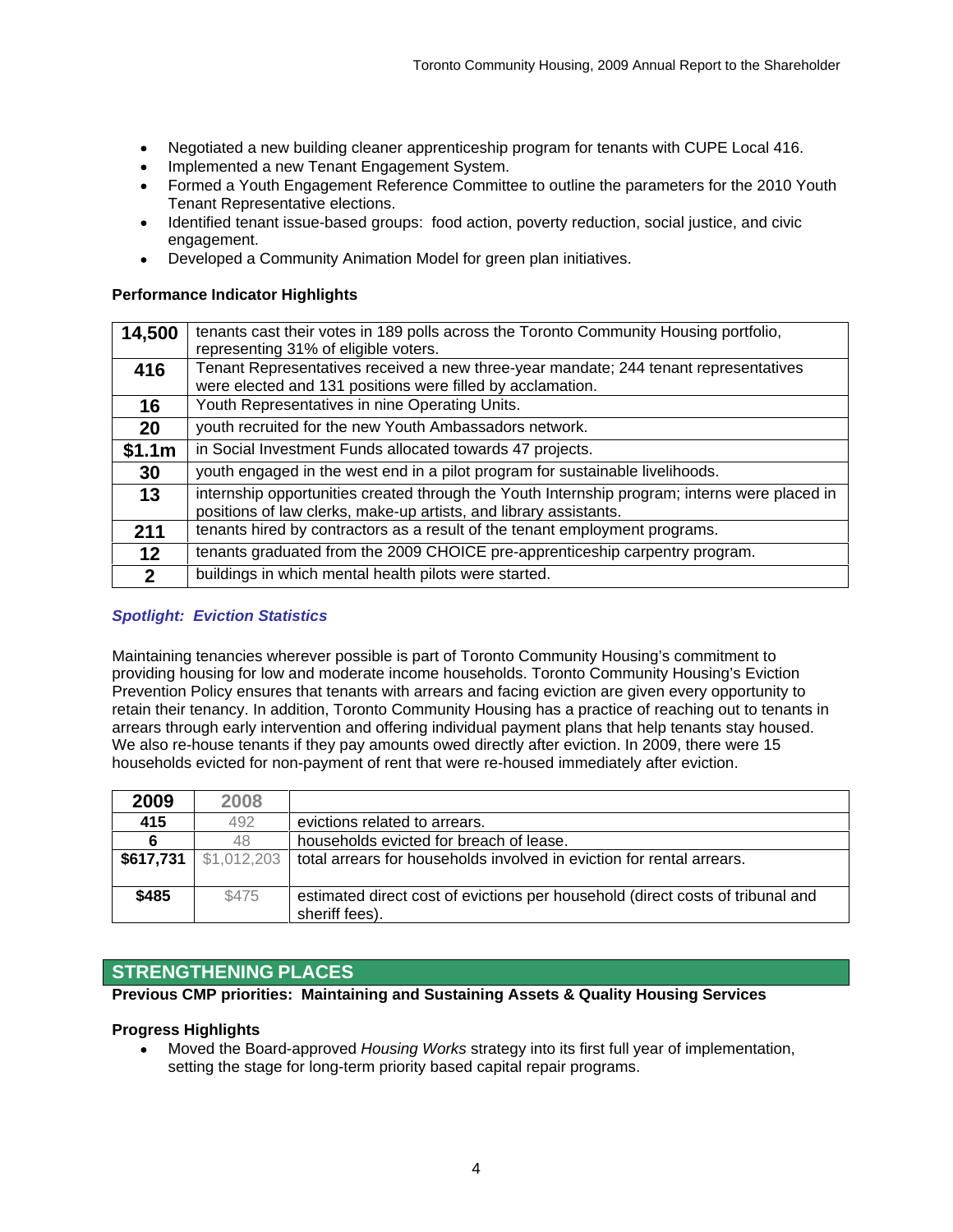- Implemented EasyTrac (service tracking database) and 24/7 Response Centre for all sites,  $\bullet$ including contracted properties, ensuring equal access to recording and tracking maintenance requests. The contract of the contract of the contract of the contract of the contract of the contract of the contract of the contract of the contract of the contract of the contract of the contract of the contract of the
- Trained 55 contract management staff on standardized processes and expectations.
- Introduced new environmental cleaning products.
- Adopted a Closed Circuit Television Surveillance Policy at the Board level.  $\bullet$
- Adopted Community Standards at the Board level.  $\bullet$
- Invested in Safe T Element technology for replacement stoves and in new developments to reduce the frequency of and losses due to cooking fires.

# **Progress Spotlight: Community Revitalization**

- Broke ground on Regent Park's second condominium, One Park West, together with all Phase 1 townhouses.
- Engaged City of Toronto Planning staff regarding Lawrence Heights project plans and approvals, and acquired 247 Ranee, which allowed for a potential quick start to construction with minimal  $\bullet$ disruption to tenants.
- Began Regent Park Phase 2, with an estimated cost of \$100 million to replace rental housing units. The contract of the contract of the contract of the contract of the contract of the contract of the contract of the contract of the contract of the contract of the contract of the contract of the contract of the con
- Engaged the Alexandra Park community, planning staff and other stakeholders to develop a master plan for development.
- Continued the Don Mount Court (now Rivertowne) Phase 2 construction of 60 units with expected completion of all housing units in 2010.
- Began a Request for Proposal process for other Revitalization sites identified in the Housing  $\bullet$ Works Plan, which concluded in the first quarter of 2010.

### **Performance Indicator Highlights**

### **Sound Investments in Real Estate Assets (Housing Works)**

| \$174.4 $m$   spent on capital repairs, a 42% increase from 2008 expenditures of \$122.6 million.<br>spent on the Unit Refurbishment Program (URP). Since inception in 2007 total spending<br>\$60m<br>has been \$109.2 million on more than 11,000 units.<br>average portfolio-wide state of portfolio repair indicated by the Facilities Condition Index<br>8.4%<br>(FCI); FCI is 12.1% for current and potential revitalization sites. 10-year target is 12.1%<br>portfolio-wide and 20% in revitalization sites.<br>$^{\prime}$ combined reduction in energy consumption compared to 2008, with CO <sub>2</sub> emissions cut by<br>3.34%<br>2.55% for the fourth straight year of improvement.<br>in energy savings delivered by the Building Energy Retrofit Program (BERP).<br>\$4.1m |
|----------------------------------------------------------------------------------------------------------------------------------------------------------------------------------------------------------------------------------------------------------------------------------------------------------------------------------------------------------------------------------------------------------------------------------------------------------------------------------------------------------------------------------------------------------------------------------------------------------------------------------------------------------------------------------------------------------------------------------------------------------------------------------------------|
|                                                                                                                                                                                                                                                                                                                                                                                                                                                                                                                                                                                                                                                                                                                                                                                              |
|                                                                                                                                                                                                                                                                                                                                                                                                                                                                                                                                                                                                                                                                                                                                                                                              |
|                                                                                                                                                                                                                                                                                                                                                                                                                                                                                                                                                                                                                                                                                                                                                                                              |
|                                                                                                                                                                                                                                                                                                                                                                                                                                                                                                                                                                                                                                                                                                                                                                                              |
|                                                                                                                                                                                                                                                                                                                                                                                                                                                                                                                                                                                                                                                                                                                                                                                              |
|                                                                                                                                                                                                                                                                                                                                                                                                                                                                                                                                                                                                                                                                                                                                                                                              |
|                                                                                                                                                                                                                                                                                                                                                                                                                                                                                                                                                                                                                                                                                                                                                                                              |
|                                                                                                                                                                                                                                                                                                                                                                                                                                                                                                                                                                                                                                                                                                                                                                                              |
|                                                                                                                                                                                                                                                                                                                                                                                                                                                                                                                                                                                                                                                                                                                                                                                              |
| tenants moved into the new buildings in Regent Park.<br>150                                                                                                                                                                                                                                                                                                                                                                                                                                                                                                                                                                                                                                                                                                                                  |
| of market condominium units sold (as of March 2010 100% of units at One Cole sold).<br>98%                                                                                                                                                                                                                                                                                                                                                                                                                                                                                                                                                                                                                                                                                                   |
| unit affordable housing rental building started in the Railway Lands.<br>422                                                                                                                                                                                                                                                                                                                                                                                                                                                                                                                                                                                                                                                                                                                 |
| unit affordable housing mid-rise building designed for seniors and two low-rise buildings;<br>243                                                                                                                                                                                                                                                                                                                                                                                                                                                                                                                                                                                                                                                                                            |
| planning and design started in the West Don Lands.                                                                                                                                                                                                                                                                                                                                                                                                                                                                                                                                                                                                                                                                                                                                           |
| unit seniors building in progress at 717 Broadview.<br>69                                                                                                                                                                                                                                                                                                                                                                                                                                                                                                                                                                                                                                                                                                                                    |
| unit retrofit and reconstruction of an existing building at 42 Hubbard.                                                                                                                                                                                                                                                                                                                                                                                                                                                                                                                                                                                                                                                                                                                      |

### **Well-Maintained Buildings**

| ested in Curb Appeal strategy to enhance the aesthetic appearance of 9 communities,  |  |
|--------------------------------------------------------------------------------------|--|
| including landscaping, lighting, lobby upgrades, etc.                                |  |
| Municipal Licensing and Standards (MLS) work orders at the end of 2009; reduced from |  |
| close to 200 at the end of 2008.                                                     |  |
| of MLS work orders resolved within 60 days in Q4 (up from 51% in Q1)                 |  |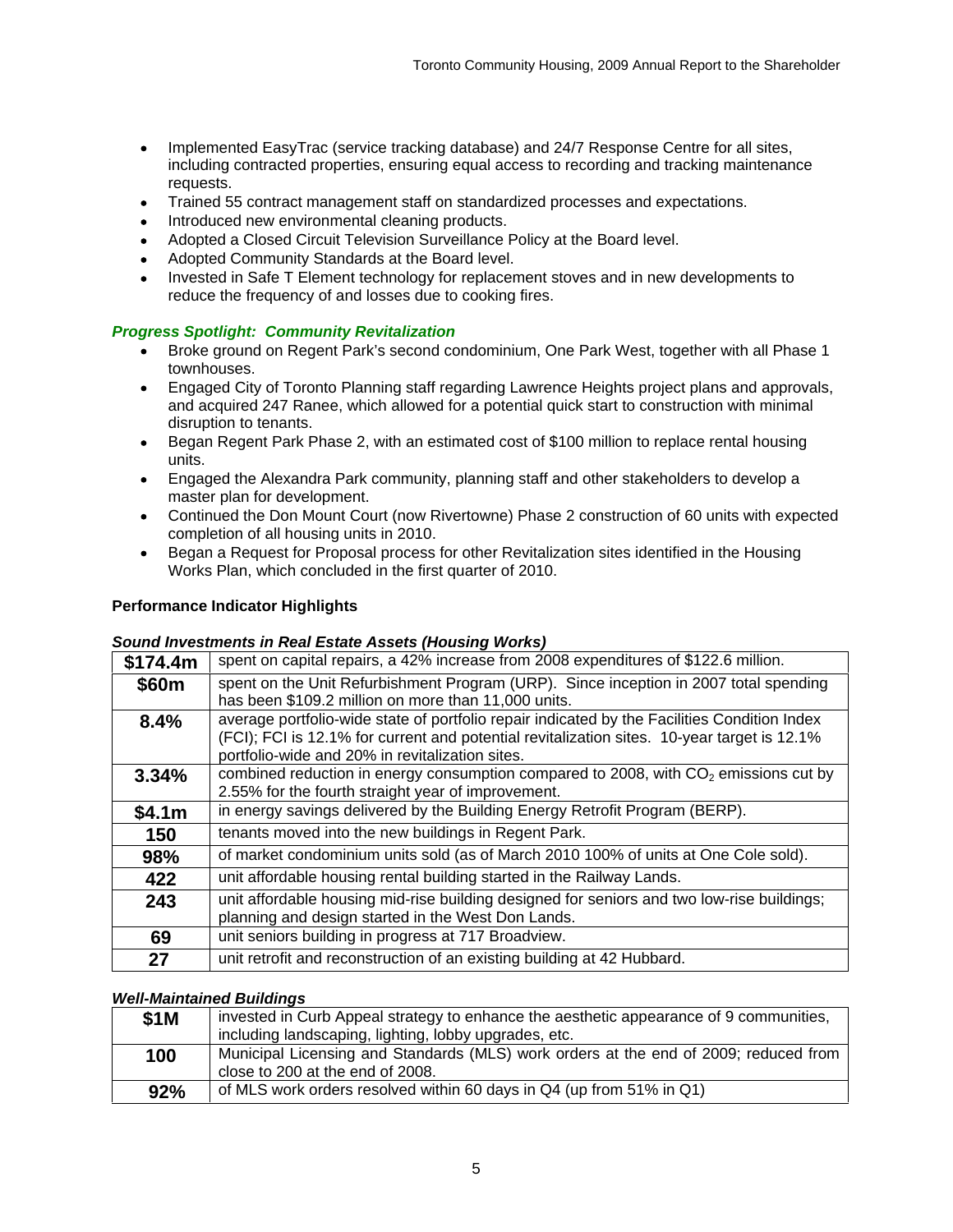|     | buildings replaced common space carpeting with seamless hard surface floors for        |
|-----|----------------------------------------------------------------------------------------|
|     | enhanced appearances and improved cleanliness                                          |
| 25% | portfolio participation in an integrated vacancy management pilot program that reduced |
|     | I vacant unit turnaround time in to 47 days (from 87), created four tenant jobs and    |
|     | increased rental revenues by almost \$900,000.                                         |

#### **Enhanced Community Safety**

| 2.6% | decrease in violent crimes in 2009 versus 2008.                                                                                                                          |
|------|--------------------------------------------------------------------------------------------------------------------------------------------------------------------------|
|      | Reclaiming Outdoor Space community safety summertime initiatives completed.                                                                                              |
|      | community safety prototypes initiated targeting youth, seniors, and anti-social behaviour in                                                                             |
|      | communities experiencing higher levels of illegal acts or disruptive behaviours.<br>youth trained and certified to conduct CPTED (Crime prevention through environmental |
|      | design) audits of Toronto Community Housing communities.                                                                                                                 |

# **STRENGTHENING OUR FOUNDATION**

#### **Alignment with Previous CMP priorities: Quality Housing Services, Strong Business and Operational Performance, Effective Organization**

#### **Progress Highlights**

- Constructed and retrofitted fully accessible Operating Unit offices.
- Struck a Nominations Committee to renew HSI and Housing Connection boards. New subsidiary  $\bullet$ boards were appointed effective April 1, 2010.
- Recognized as one of the Top 100 Canadian employers for 2010.  $\bullet$
- Negotiated successful new collective agreements with CUPE Local 416 and OPSEU Local 529.
- Recruited a new Chief Administrative Officer responsible for renewing the organization's strategic  $\bullet$ planning work and, over time, taking charge of human resources and information technology. Developed a Tenant Bulletin to share information with tenants in multiple languages.
- $\bullet$

### **Progress Spotlight: Financial Management**

- Maintained Standard & Poor's credit rating at AA-.
- Implemented process to invest and manage various capital grants from governments.  $\bullet$
- Developed corporate financing model for capital investment.
- Restructured investment portfolio to achieve \$200 million target by 2015.
- Completed Internal Financial Controls review with a plan to address weaknesses.
- Reported overall Net Operating Income at 14% (\$12.4m) below budget due to new unbudgeted City of Toronto waste pick-up charges of \$7.3 million and \$4.8 million lower interest income than budgeted. And the control of the control of the control of the control of the control of the control of the control of the control of the control of the control of the control of the control of the control of the control o
- $\bullet$ Non-rental revenue was 9.1% lower than budget due to lower interest revenue against budget (2009 interest rates and amount available for investment were lower than budget).
- Non-rental revenue (excluding interest income) was higher by 6.6% (\$1.6m) with increases from  $\bullet$ all areas of commercial operations.

#### **Performance Indicator Highlights**

#### **Customer Service**

| 75%               | First-call resolutions; an improvement from 66% at the beginning of the year (industry |
|-------------------|----------------------------------------------------------------------------------------|
|                   | standard is 70%)                                                                       |
| EO <sub>0</sub> / | live answered calls in less than 2 minutes; an improvement over the year from 29%.     |
| 14%               | I abandoned calls; an improvement over the year from 32%.                              |
| 007               | I live answered calls; an improvement over the year from 68%.                          |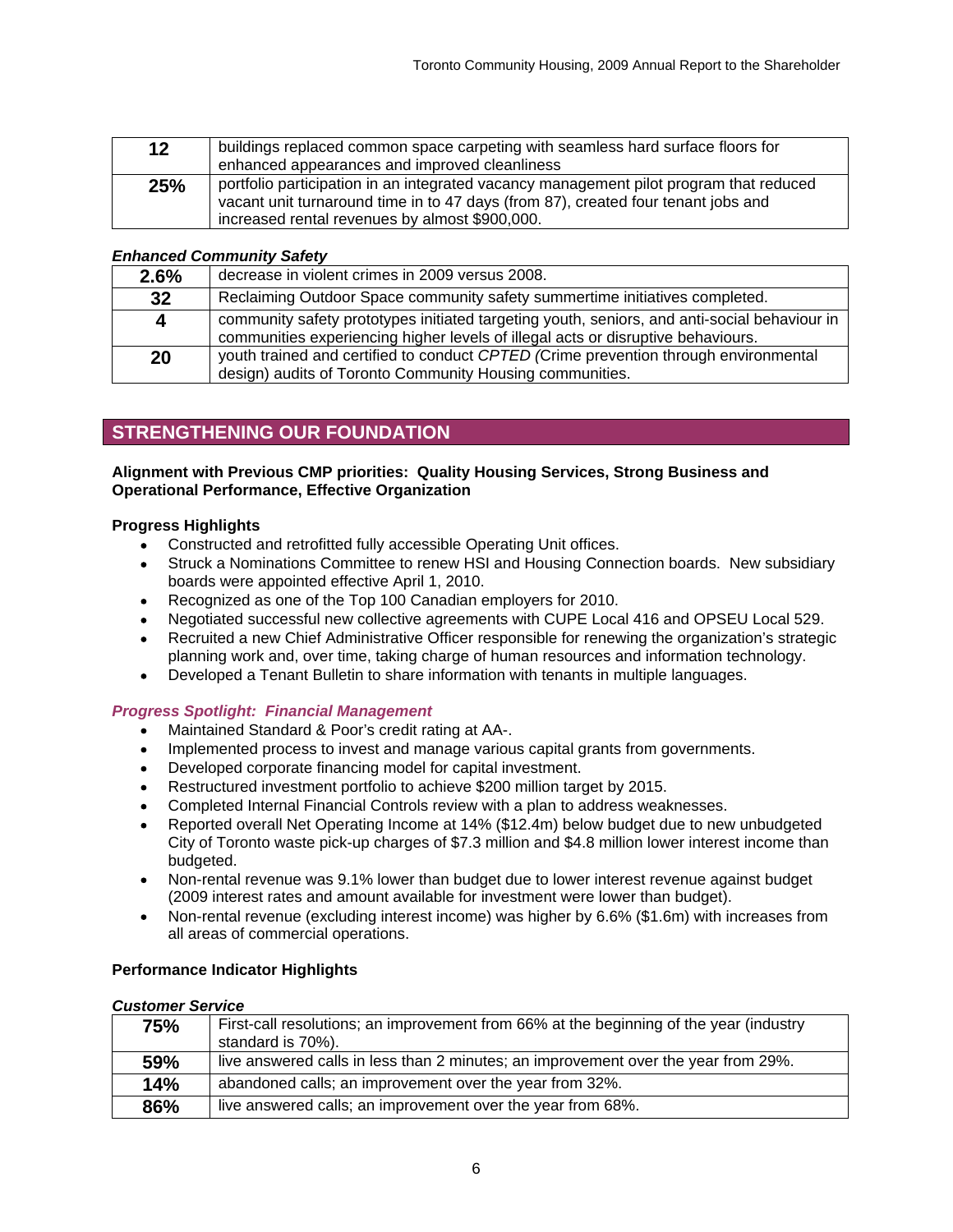| <b>59%</b> $\begin{bmatrix}$ of work orders completed within 5-day standard; target is 80% for routine maintenance. |  |
|---------------------------------------------------------------------------------------------------------------------|--|

| <b>Business Operations</b>                                                       |  |  |
|----------------------------------------------------------------------------------|--|--|
| <b>4.91%</b>   market unit vacancy rate; a reduction from 2008 average of 5.42%. |  |  |
| <b>2.31%</b>   RGI vacancy rates; a reduction from 2008 average of 2.77%.        |  |  |

#### **Healthy Workplaces**

| Score in Workforce Health and Productivity versus the target of 60 - 100 in the Towers         |
|------------------------------------------------------------------------------------------------|
| Watson Bi-annual Staying at Work Survey. Performance rated "strong" relative to others.        |
| staff turnover; within the targeted 1% to 2% range.                                            |
| $^{\prime}$ \$375,000   raised for the United Way; a record amount, up from \$306,316 in 2008. |
| over the CMA demographic representation for racialized persons.                                |
| over the CMA demographic representation for persons with disabilities.                         |
| over the CMA demographic representation for aboriginal peoples.                                |

### **OTHER INFORMATION REQUESTED BY THE SHAREHOLDER**

### **Illegal Act Proceedings: Weapons and drug crimes**

As requested by the shareholder, a special report has been prepared on the number of households evicted by Toronto Community Housing Corporation in relation to charges involving weapons and drug crimes, and is included as an Appendix.

### **CONCLUSION**

This report together with the attached audited financial statements meets the requirements for annual reporting to the shareholder as set out in the Shareholder Direction. While the report is not an exhaustive list of Toronto Community Housing achievements or a full report on operational performance, it provides the shareholder with an overview of the highlights against key outcomes as committed to in its Community Management Plan 2009-2011.

Len Koroneos Chief Executive Officer (Interim)

Attachments: Resolution of the Board of Directors, Toronto Community Housing Corporation Toronto Community Housing 2009 Audited Financial Statements

Weapon and Drug Crime Evictions Report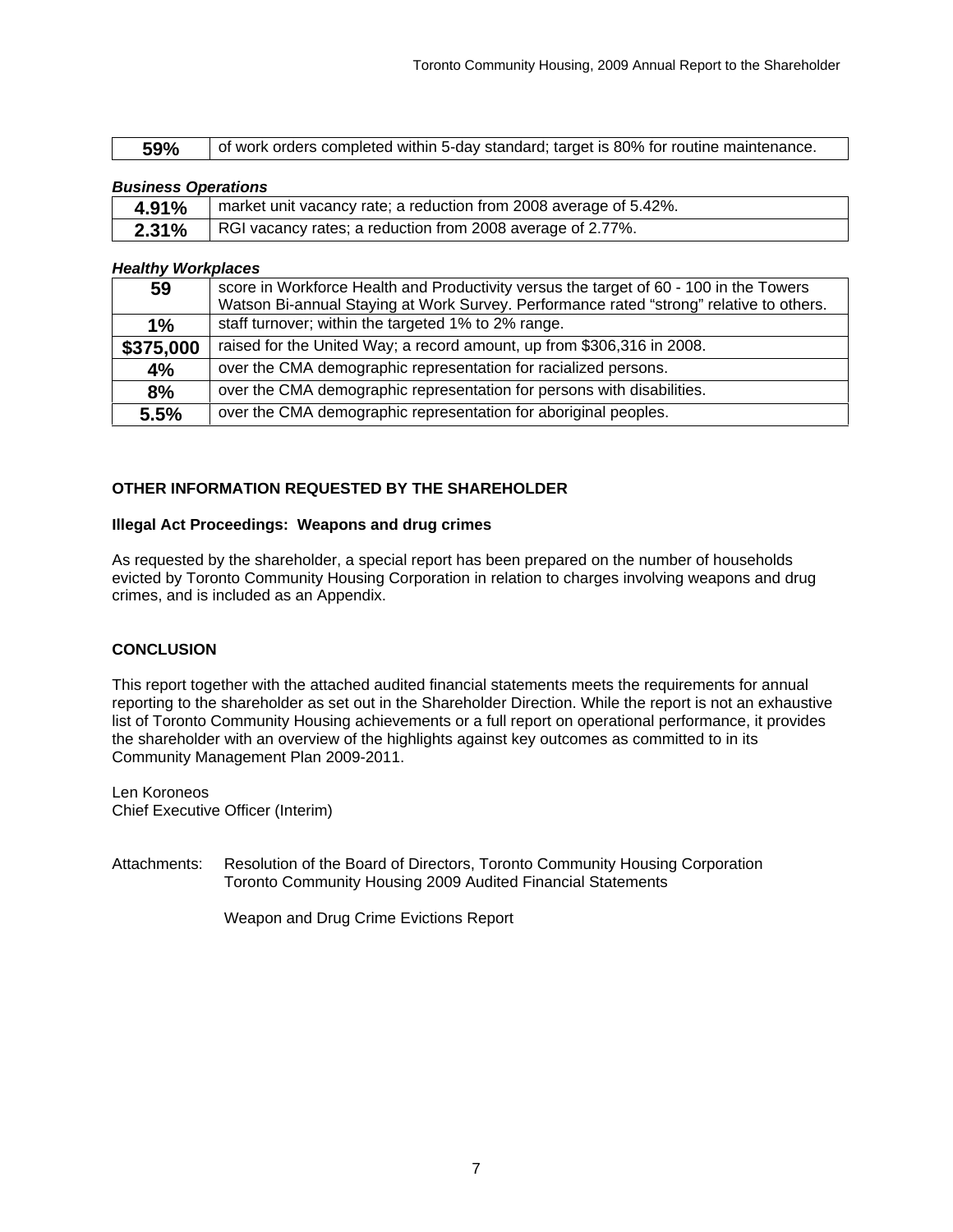Attachment 2

Toronto Community Housing 931 Yonge Street Toronto, ON M4W 2H2





**Annual Report to the City of Toronto**

|  |  | City of Toronto | To: |
|--|--|-----------------|-----|
|--|--|-----------------|-----|

| From: | Toronto Community<br>ty Housing |
|-------|---------------------------------|
|       | Corporation                     |

**Date:** January 5, 2012 **Date:** Page 8 of 10

# PURPOSE:

To provide information to the City of Toronto on progress on community safety including the number of households evicted by Toronto Community Housing Corporation in relation to charges involving weapons and drug crimes.

# **BACKGROUND:**

As a landlord, Toronto Community Housing is committed to improving safety conditions and to making tenants feel safer in their buildings and neighbourhoods as part of our support for healthy communities.

Toronto Community Housing Corporation must also respond to incidents that affect the safety of its tenants. As a result, when a tenant or a member of their household commits or enables illegal acts related to drugs or weapons, Toronto Community Housing takes action to ensure that the community remains a safe place for the other tenants, and commences eviction proceedings where the facts and circumstances warrant it. Under the Residential Tenancies Act, it is not necessary that a tenant be convicted criminally of the charge in order for a landlord to terminate a tenancy based on an illegal act.

# **PROGRESS ON COMMUNITY SAFETY**

During 2009 progress was made in a number of ways that helped improve community safety for our tenants.

- $\bullet$ Violent crimes decreased from 2008 by 2.6%.
- The Closed Circuit Television Surveillance Policy was adopted by the Board.
- Community Standards were adopted by the Board.
- Developed a community risk assessment tool that was used for summer readiness and reclaiming outdoor space initiatives.
- 32 Reclaiming Outdoor Space initiatives completed.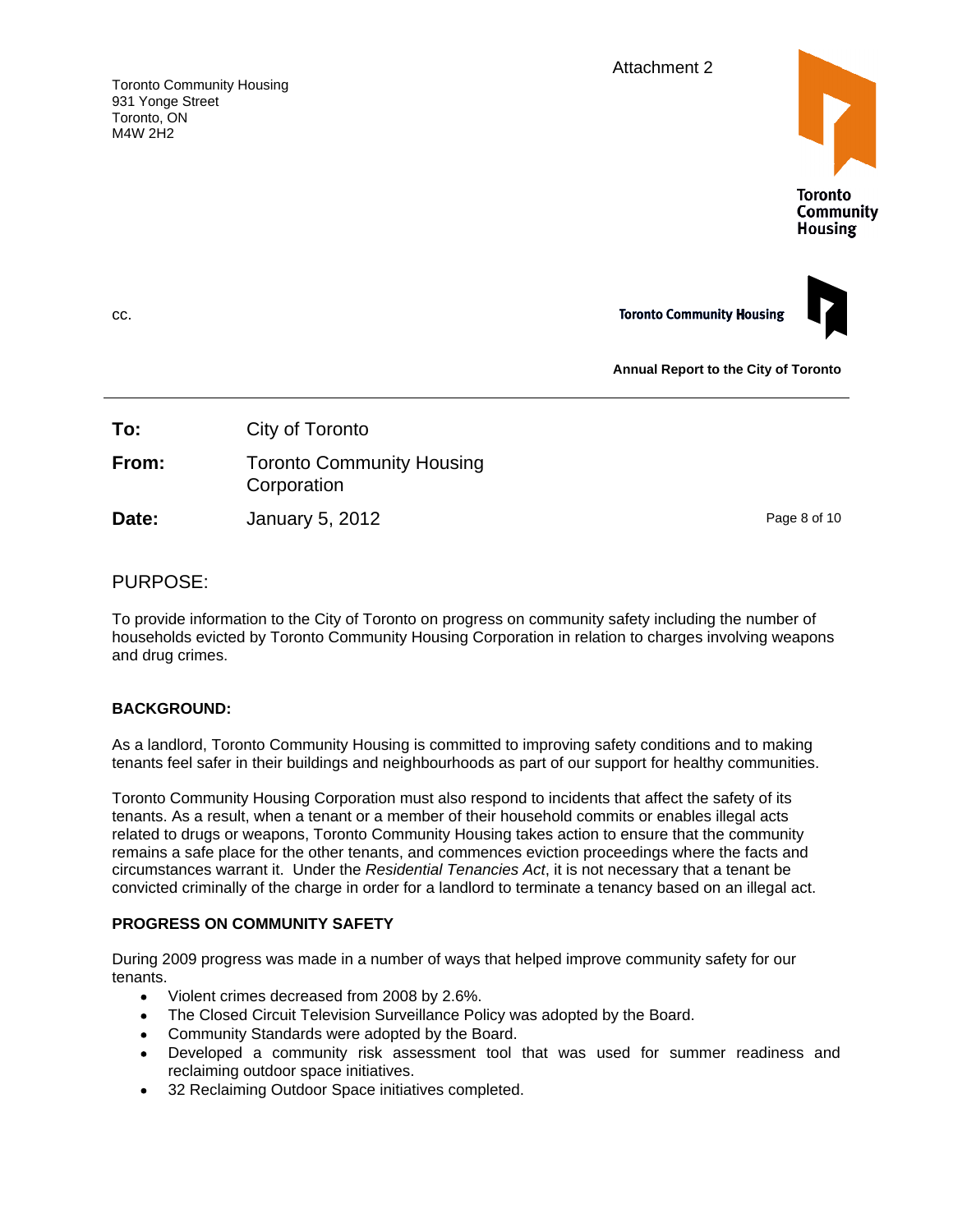- Initiated four community safety prototypes that targeted youth, seniors, anti-social behaviour and enhanced support to communities experiencing higher levels of illegal acts or disruptive behaviours. The contract of the contract of the contract of the contract of the contract of the contract of the contract of the contract of the contract of the contract of the contract of the contract of the contract of th
- Trained and certified more than 20 youth to conduct **Crime Prevention through Environmental Design** audits of Toronto Community Housing communities.
- Expanded meet and greet sessions to build trust and building relations between tenants, staff and community agencies to one another.

#### **HOUSEHOLDS WITH WEAPON AND DRUG CHARGES**

There are a range of possible outcomes when a tenant is charged with a drug or gun related crime and they may not result in eviction. The Residential Tenancies Act gives tenants the right to dispute the eviction at the Landlord and Tenant Board. Toronto Community Housing is required to provide sufficient evidence to justify the eviction. The Landlord and Tenant Board may grant or deny the eviction based on the evidence, the personal circumstances of the tenant, and impact on the community.

Each file is handled on a case-by-case basis, taking into account the household composition, whether the person charged was an occupant or a leaseholder, and any other considerations depending on the file.

The numbers below reflect only the number of files between January 1, 2007 – January 1, 2010 where a notice was served and the Operating Unit asked Legal Services to file an application for eviction. They do not reflect any settlements that may have been reached prior to receiving the file from the Operating Unit, (for example, if the Operating Unit Manager and tenant/occupant are able to reach an agreement, and the Operating Unit Manager does not wish to proceed at the Landlord and Tenant Board). Also, they may not reflect when tenants choose to leave after receiving the notice.

| Mediated Settlements | Evictions | Withdrawn | No Action |                                      |
|----------------------|-----------|-----------|-----------|--------------------------------------|
|                      |           |           |           |                                      |
|                      |           |           |           |                                      |
| Mediated Settlements | Evictions | Withdraw  | No Action |                                      |
|                      |           |           |           |                                      |
| <b>LUVJ</b>          |           |           |           |                                      |
| Mediated Settlements | Evictions | Withdrawn | No Action | Still proceeding (past Jan. 1, 2010) |

**Illegal Act proceedings - January 1, 2007 - January 1, 2010** (Specific to drug and gun crimes only)

**Mediated Settlements:** consist of situations where an application has commenced, but Toronto Community Housing and the tenant are able to come to an agreement, which will result in a formal agreement or Consent Order at the Landlord and Tenant Board, and can be enforced if a breach occurs. This may include an agreement that an occupier is no longer allowed on the property and is taken off the lease, (if an occupant was charged as opposed to a leaseholder). These settlements occur on a case-by case basis, depending on the individual circumstances.

**Evictions:** consist of evictions where the Sherriff is involved, and the tenants are removed from the unit. This only occurs after a Landlord and Tenant Board hearing and the Board issues an Order for eviction.

**Withdrawn:** applications are usually withdrawn as a result of the tenant vacating the unit, where the Operating Unit Manager is certain that the tenant has left, (i.e. handed over the keys etc), or potentially due to a lack of evidence.